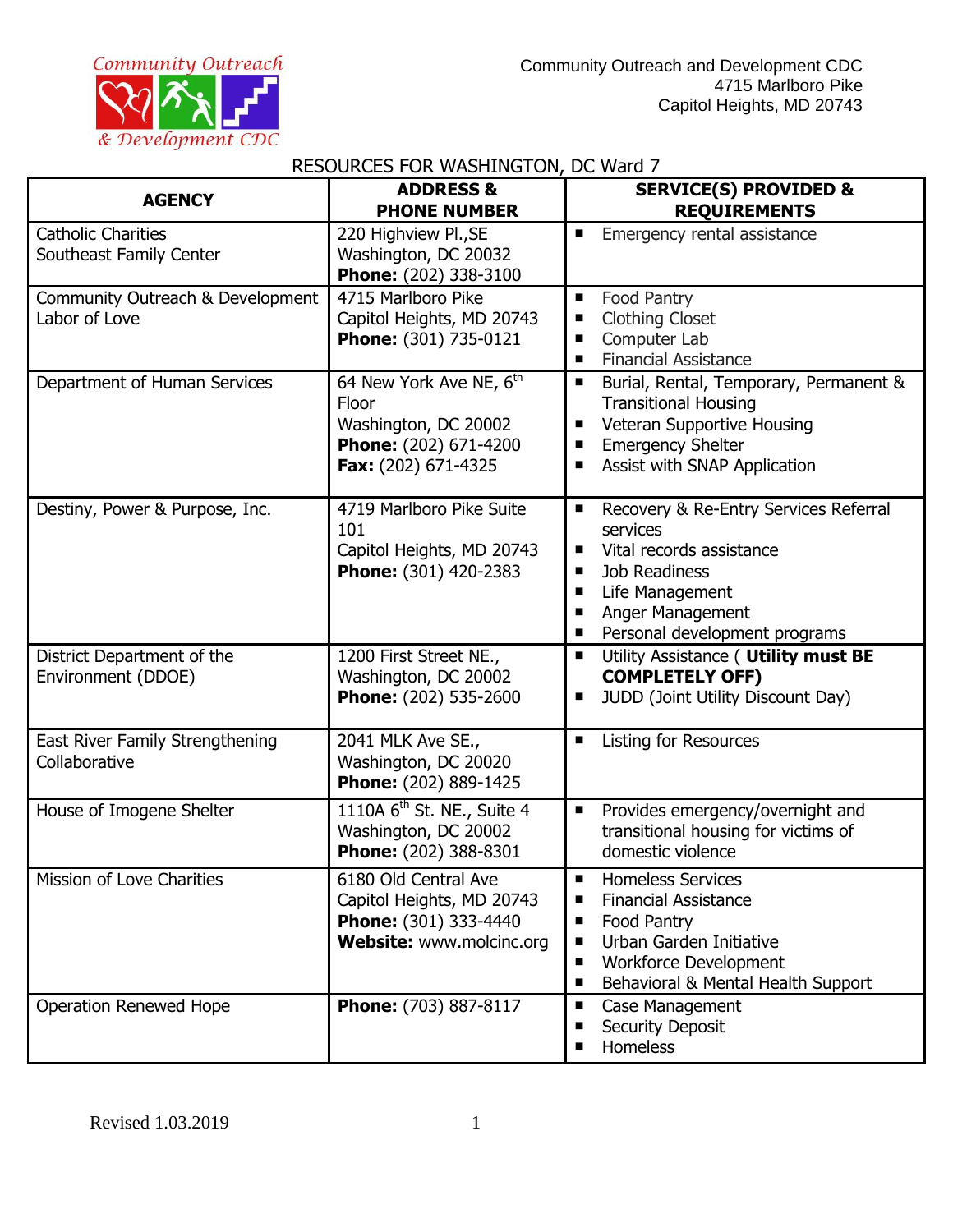

| Salvation Army                                     | 1434 Harvard St NW.<br>Washington, DC 20009<br>-or-<br>3101 MLK Jr. Ave SE.<br>Washington, DC 20032<br><b>Phone:</b> (202) 332-5000<br><b>Hours: 8:30am- 4:30pm</b> | Food Pantry<br><b>Financial Assistance</b><br>Clothing<br>■<br>Furniture |
|----------------------------------------------------|---------------------------------------------------------------------------------------------------------------------------------------------------------------------|--------------------------------------------------------------------------|
| Virginia Williams Family<br><b>Resource Center</b> | 920 A Rhode Island Ave NE.,<br>Washington, DC 20017<br>Phone: (202) 526-0017<br><b>Hours: Mon-Thu</b><br>$(8:30$ am-4:30pm $)$                                      | <b>Emergency Rental Assistance</b><br>■<br>■                             |
| Volunteers of America (VOA)                        | 7901 Annapolis Road<br>Lanham, MD 20706<br>Phone: (301) 459-2020                                                                                                    | Transitional, supportive permanent and<br>inclement weather housing      |
| Washington DC Office on Aging                      | <b>Phone:</b> (202) 724-5626                                                                                                                                        | <b>Senior Service</b><br>■                                               |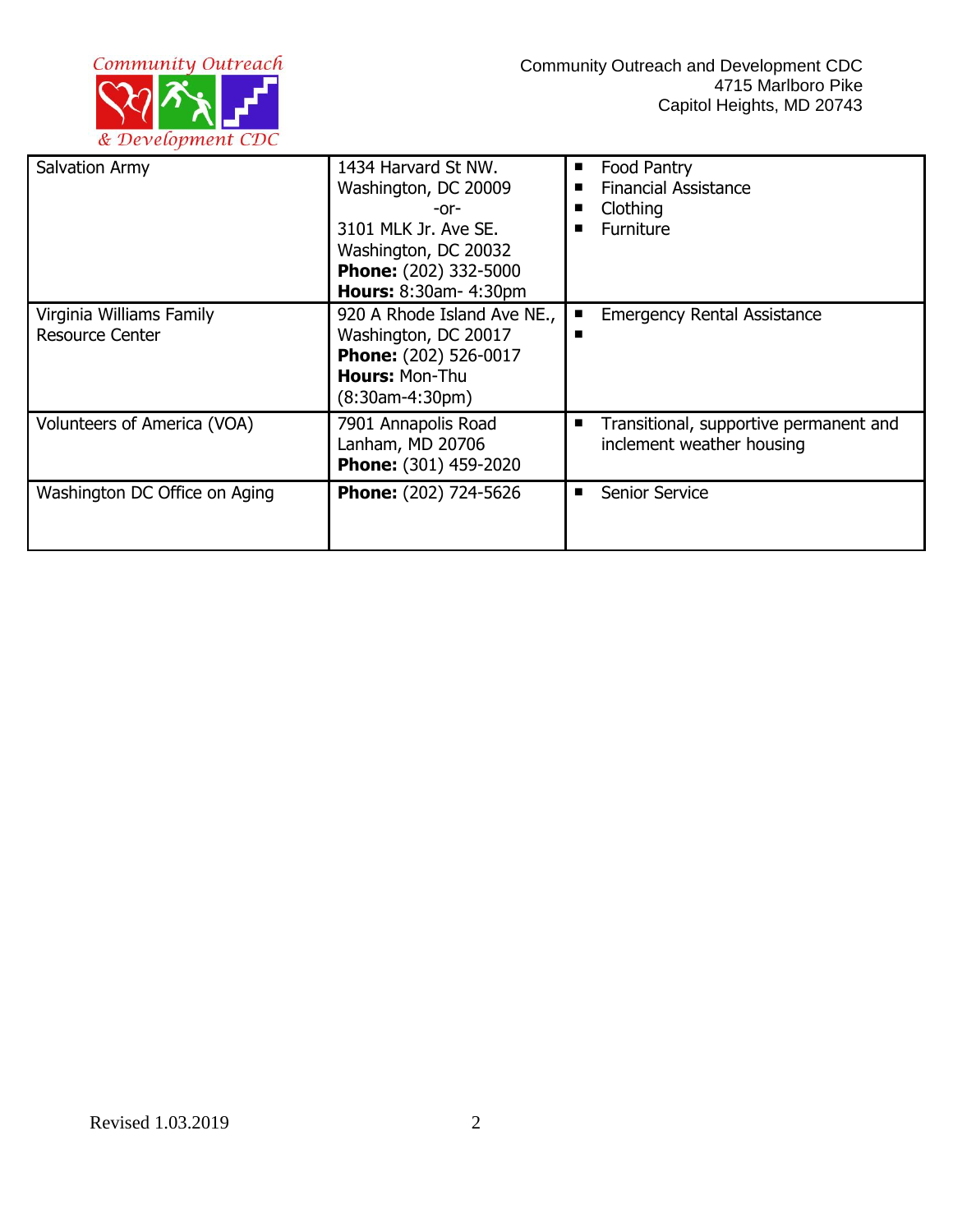

| <b>LOCATION</b>         | <b>ADDRESS &amp;</b><br><b>PHONE NUMBER</b>                                                                                       |  |
|-------------------------|-----------------------------------------------------------------------------------------------------------------------------------|--|
| 801 East Shelter        | 2700 Martin Luther King Ave., SE<br>Washington, DC 20032<br>Phone: (202) 561-4014<br>Fax: (202) 561-4019<br>Hours: 7pm-7am, daily |  |
| Adams Place Shelter     | 2210 Adam's Place, NE<br>Washington, DC 20018<br>Phone: (202) 832-8317<br>Fax: (202) 832-8319<br>Hours: 7pm-7am, daily            |  |
| New York Avenue Shelter | 1355 New York Avenue, NE<br>Washington, DC 20002<br>Phone: (202) 832-2359<br>Fax: (202) 832-4851<br>Hours: 7pm-7am, daily         |  |

#### **MEN ONLY**

### **WOMEN ONLY**

| <b>LOCATION</b>                | <b>ADDRESS &amp;</b><br><b>PHONE NUMBER</b> |
|--------------------------------|---------------------------------------------|
| DC General Building 9 Harriet  | 1910 Massachusetts Ave. SE                  |
| Tubman                         | Building #27                                |
|                                | Washington, DC 20003                        |
|                                | Phone: (202) 795-9966                       |
| Patricia Handy Place for Women | 1333 N Street, NW                           |
|                                | Washington, DC 20005                        |
|                                | Phone: (202) 939-2076                       |
|                                | Fax: (202) 939-1380                         |
|                                | <b>Email:</b> info@nstreetvillage.org       |
| <b>Nativity Shelter</b>        | 6010 Georgia Ave., NW                       |
|                                | Washington, DC 20011                        |
|                                | Phone: (202) 829-0420                       |
|                                | Hours: 7pm-7am, daily                       |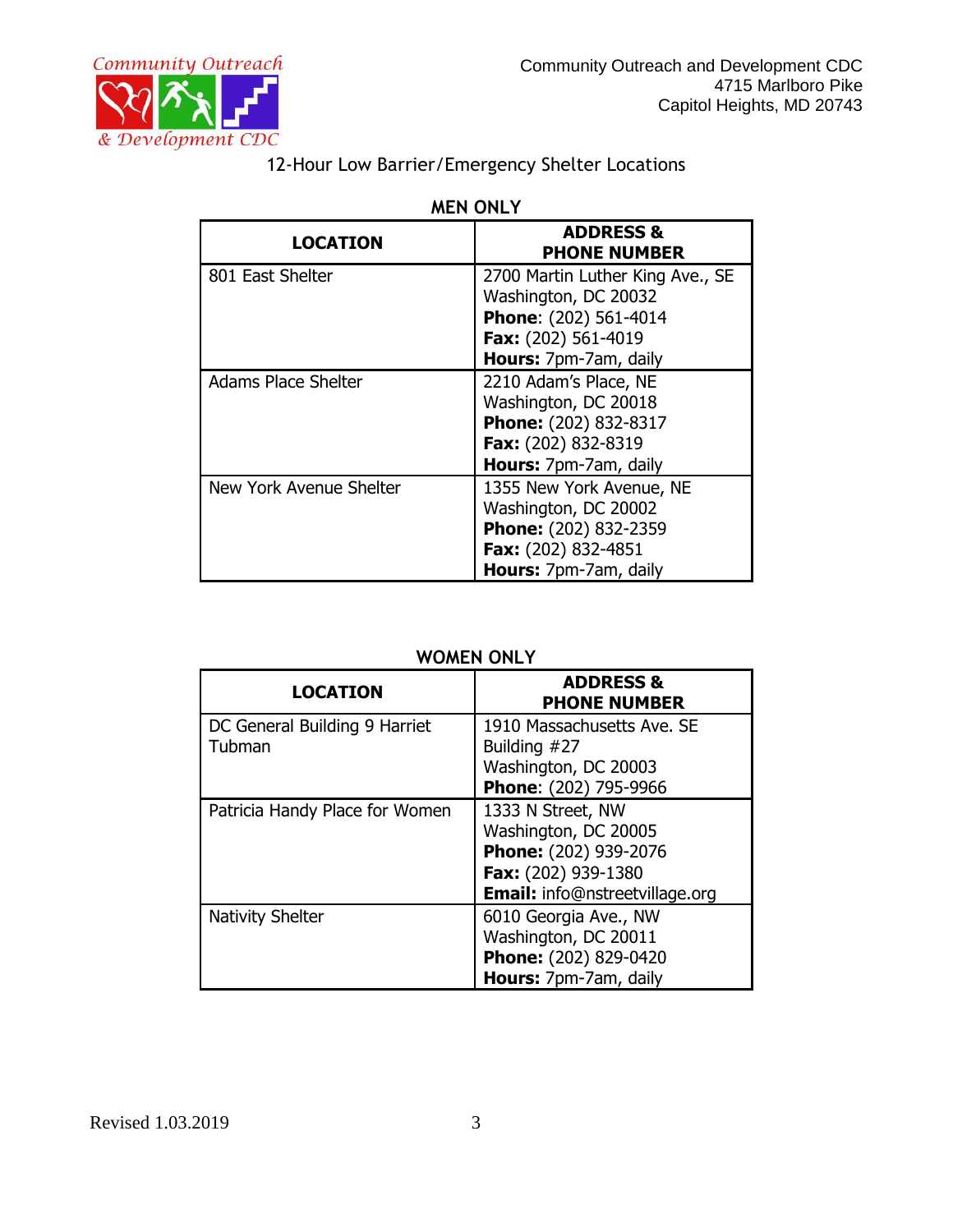

| <b>MEN ONLY</b>                                              |                                                                                                                                       |  |
|--------------------------------------------------------------|---------------------------------------------------------------------------------------------------------------------------------------|--|
| <b>LOCATION</b>                                              | <b>ADDRESS &amp;</b><br><b>PHONE NUMBER</b>                                                                                           |  |
| 801 East Shelter                                             | 2700 Martin Luther King Ave., SE<br>Washington, DC 20032<br>Phone: (202) 561-4014<br>Fax: (202) 561-4019<br>Hours: 7pm-7am, daily     |  |
| Community for Creative Non-<br>Violence (CCNV)               | 425 Mitch Snyder Place (2 <sup>nd</sup> Street),<br><b>NW</b><br>Washington, DC 20001<br>Phone: (202) 393-1909<br>Fax: (202) 783-3254 |  |
| Emery Workbed Program                                        | 1725 Lincoln Road, NE<br>Washington, DC 20002<br>Phone: (202) 635-1041<br>Fax: (202) 635-0203<br><b>Hours: Mon-Fri (24 Hours)</b>     |  |
| Homeless Assistance Center at<br>the New York Avenue Shelter | 1355 New York Avenue, NE<br>Washington, DC 20002<br>Phone: (202) 832-2359<br>Fax: (202) 832-4851<br>ours: 7pm-7am, daily              |  |
| Coalition for the Homeless, Inc.                             | 1234 Massachusetts Ave. NW,<br><b>Suite C-1015</b><br>Washington, DC 20005<br>Phone: (202) 347-8870                                   |  |

## 24-Hour Low Barrier/Emergency Shelter Locations